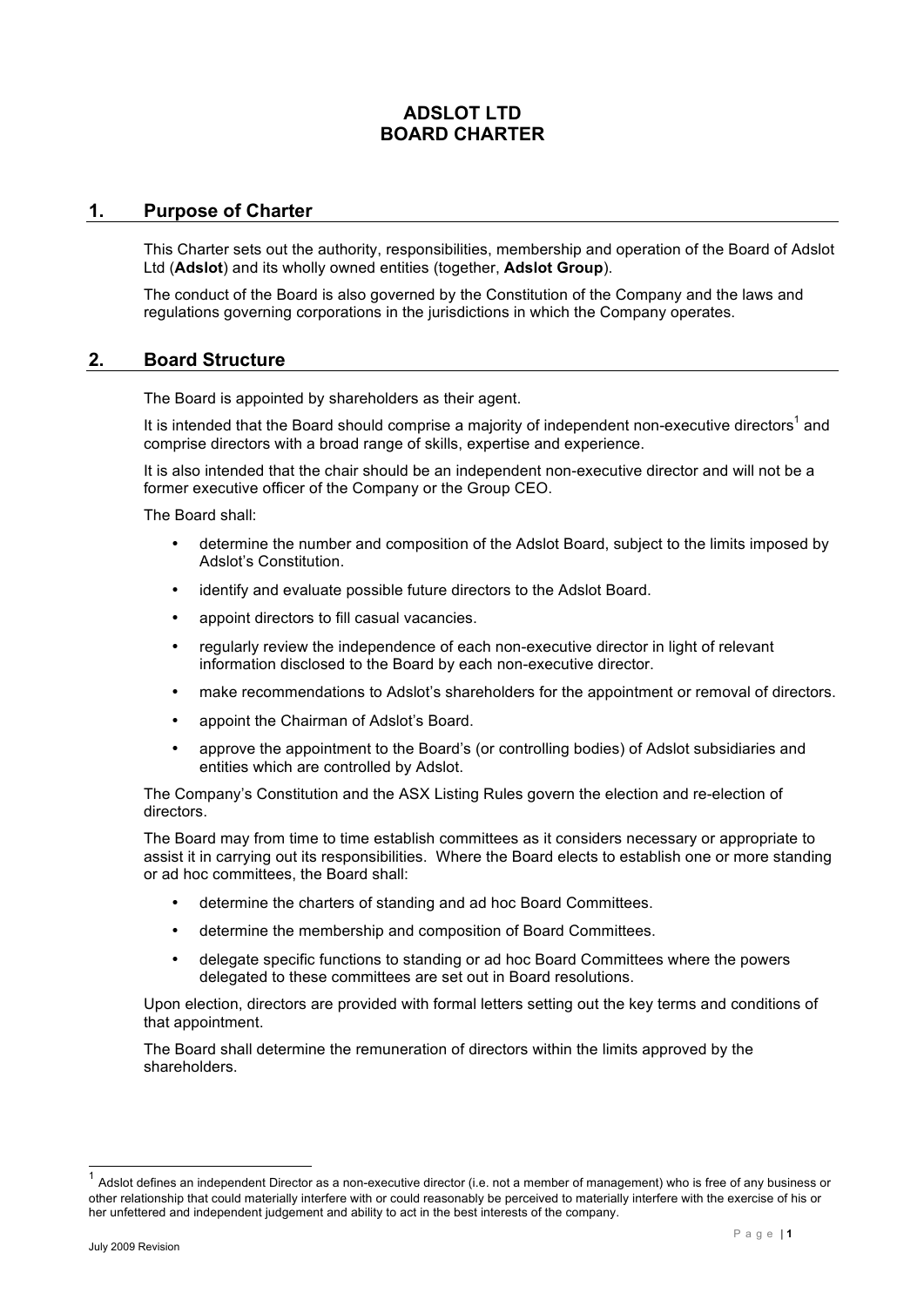## **3. Senior Executive Appointments**

The Board shall:

### **3.1 The Chief Executive Officer**

- select and appoint the Chief Executive Officer.
- evaluate the performance of the Chief Executive Officer.
- determine the duration, remuneration and other terms of appointment of the Chief Executive **Officer**
- develop and maintain a succession plan for the role of Chief Executive Officer.

#### **3.2 The Chief Financial Officer**

- select and appoint the Chief Financial Officer.
- evaluate the performance of the Chief Financial Officer.
- determine the duration, remuneration and other terms of appointment of the Chief Financial Officer.
- develop and maintain a succession plan for the role of Chief Financial Officer.

#### **3.3 Senior Executive Appointments**

- approve the appointment of Group Executives.
- approve the appointment of the Group Company Secretary.
- monitor the performance of Group Executive and the Group Company Secretary.

### **4. Separation of Functions**

The roles of Chairman and Managing Director (Chief Executive Officer) are to be separate.

The Chairman is responsible for:

- leading the Board in its duties to the Adslot Group, as well as guide and promote the ongoing effectiveness and development of the Board and individual directors.
- ensuring there are processes and procedures in place to evaluate the performance of the Board, any standing or ad hoc Board Committees, and individual directors.
- chairing Board meetings and facilitating effective discussions at Board meetings.
- chairing shareholder's meetings and ensure the meetings of shareholders are conducted in an open and proper manner with appropriate opportunity to ask questions.
- representing the views of the Board to all shareholders and maintain appropriate ongoing contact with major shareholders to ensure the Board understands their views.

The Managing Director/Chief Executive Officer is responsible for:

- the policy direction of the operations of the Adslot Group.
- the efficient and effective operation and administration of the Adslot Group.
- delegating operational responsibilities to executives and senior management.
- ensuring directors are provided with information in a form, timeframe and quality to enable the Board to discharge its duties effectively (directors are entitled to request additional information at any time when they consider it appropriate).
- ensuring all material matters affecting the Adslot Group are brought to the Board's attention.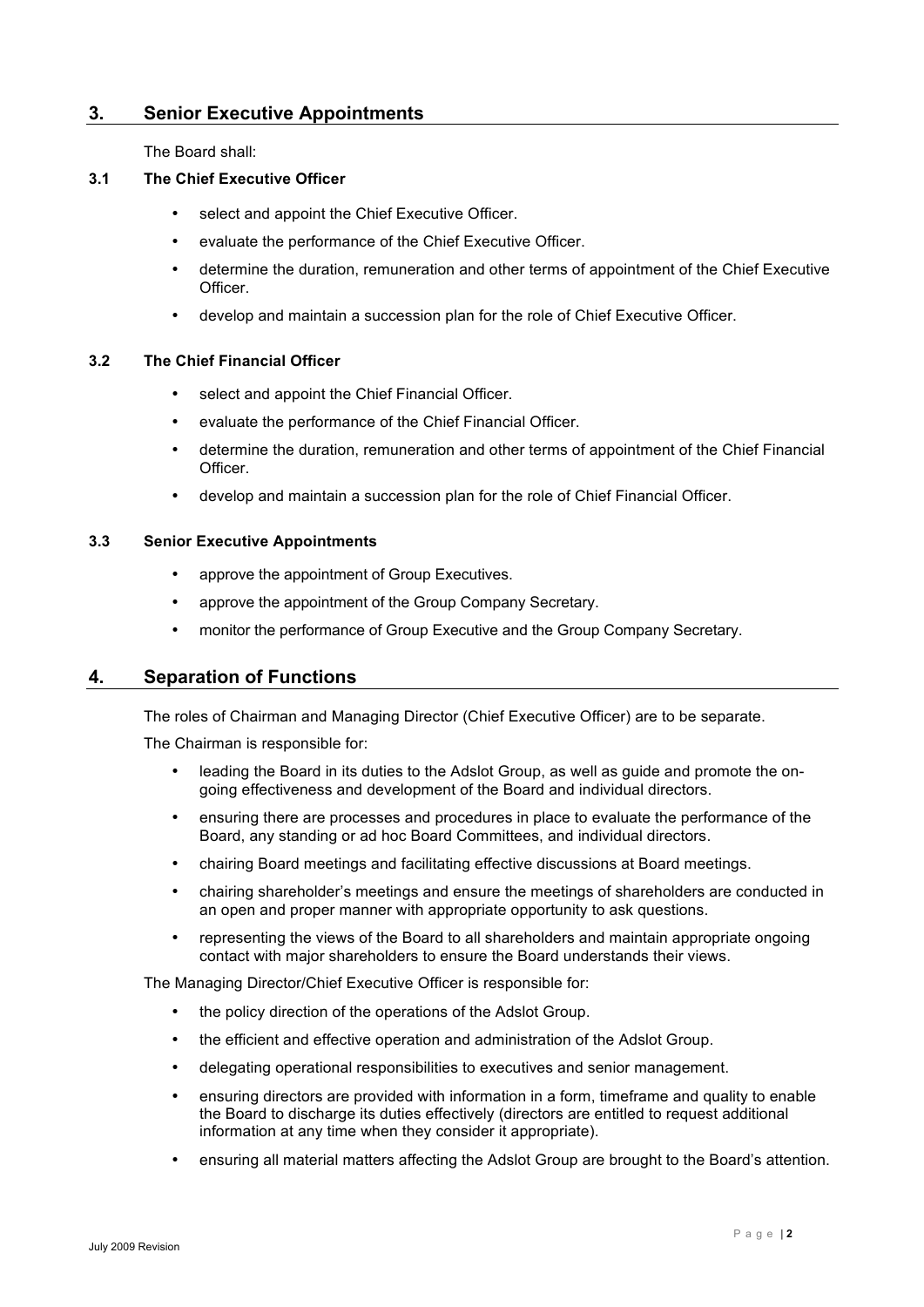## **5. Board Responsibilities**

The Board has delegated authority for the operations and administration of the Adslot Group to the Managing Director/Chief Executive Officer; however ultimate responsibility for strategy, control and administration rests with the directors.

Directors have complete access to Adslot's senior management through the Chairman, CEO or Company Secretary at any time. In addition to regular presentations by senior management to Board meetings, directors may seek briefings from senior management on specific matters.

The Board is responsible for the direction of the Company and for determining the corporate objectives and strategy which are the foundation for all the actions and decisions of the Board and management.

The Board is responsible for:

### **5.1 Strategy**

- setting the corporate and performance objectives for Adslot Group.
- setting the strategic direction of the Adslot Group.
- approving business cases for significant strategic initiatives.
- approving significant internal restructures.
- evaluating the performance of the Company within the approved strategic framework.
- ensuring that appropriate resources are available to meet Adslot Group objectives and strategic initiatives.

#### **5.2 Finance**

- approving the Adslot Group operating and capital expenditure budget and financial plans.
- monitoring financial performance against budget and plans.
- determining the dividend policy.
- determining the amount, nature and timing of dividends to be paid.
- making determinations concerning the capital structure of Adslot Group such as
	- o allotment of new capital or share buy-backs
	- o changes of capital structure
	- o raising of new capital or raising of significant debt
- approving major capital expenditure and significant capital allocation decisions.
- approving acquisitions and divestitures.
- overseeing approvals in relation to related party transactions.
- approving executive remuneration, and approving the general structure of remuneration for employees, including all issues of securities under any employee share/option scheme.
- the appropriateness of Adslot Group's accounting policies and practices and consistency with current and emerging accounting standards.
- considering and approving interim and final financial statements, and Adslot's Annual Report (including the director's report, disclosures, and the director's declaration).

### **5.3 Risk Management**

- considering and approving Adslot Group's risk management profile.
- reviewing and approving Adslot Group's risk management policies and frameworks.
- monitoring the effectiveness of risk management by Adslot Group.
- satisfying itself that appropriate internal control mechanisms are in place and operating effectively.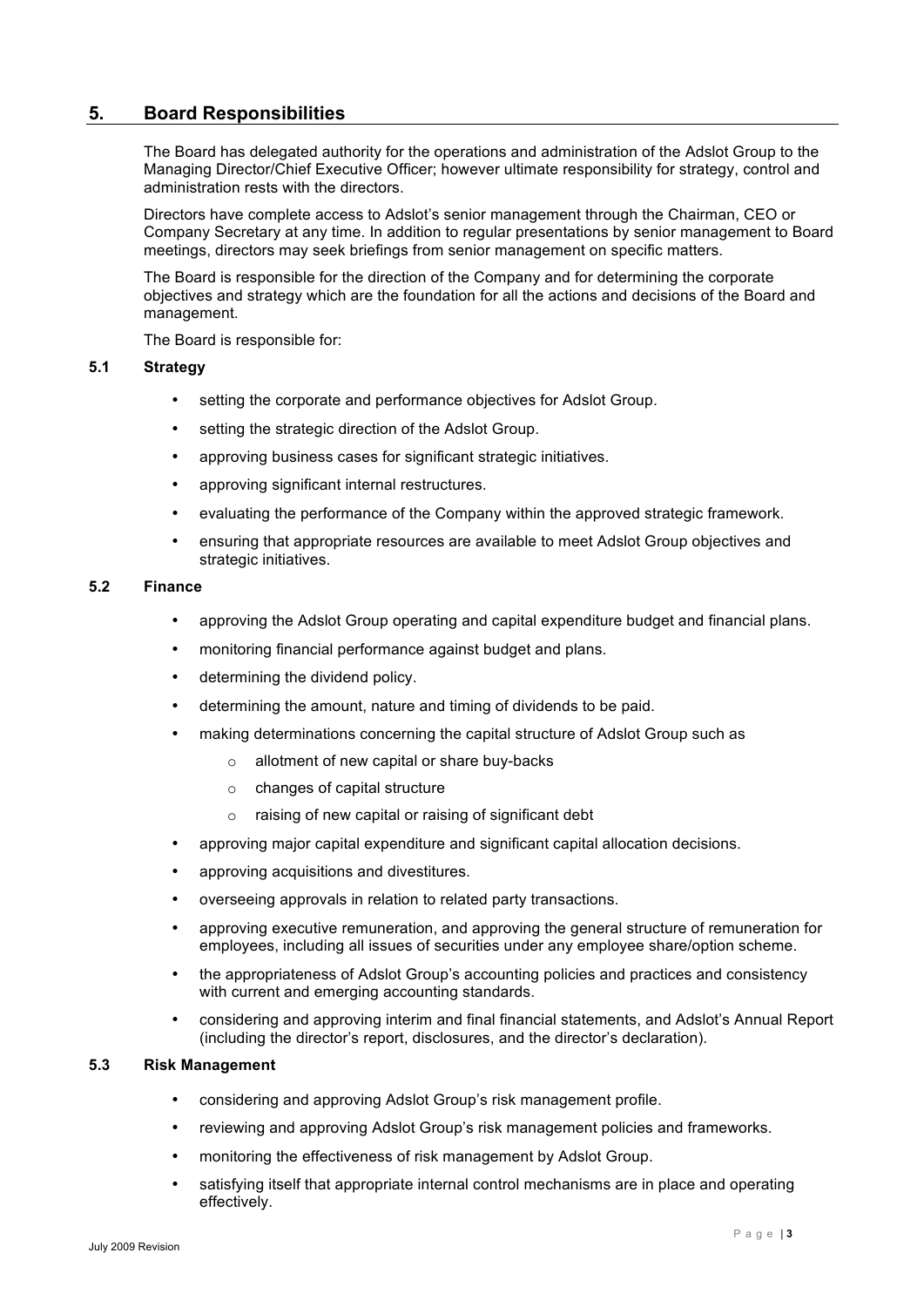- selecting, appointing and terminating external auditors (subject to shareholder approval).
- maintaining a direct and ongoing dialogue with Adslot's auditors.
- monitoring and reviewing management processes aimed at ensuring the integrity of financial and other reporting.

#### **5.4 Governance**

- reviewing and approving all Adslot corporate governance principles and policies.
- reviewing the policy, procedures and processes for meeting Adslot's continuous disclosure obligations.
- determining the scope and authority (and any limits on that authority) which is delegated to the Chief Executive Officer or any other officer.
- monitoring dealings in securities by directors and monitoring declarations of interests by directors.
- evaluating the performance of the Board, Board Committees, and individual directors.
- monitoring Adslot's culture and reputation, and ensure that the Adslot Group has appropriate Company values and standards of ethical behaviour.
- acting as an advisor and counsellor to senior management.

#### **5.5 Administration and Compliance**

- ensuring that systems and procedures are in place to make sure that Adslot is effectively administered.
- ensuring that the Adslot Group is compliant with its statutory and regulatory obligations.
- monitoring significant litigation in which Adslot Group is involved.
- ensuring regular communication with shareholders.
- calling meetings of shareholders.
- ensuring a safe working environment for all employees.

## **6. Meetings and Conduct**

Board meetings and meetings of the non-executive Directors (held in the absence of management), are held on a regular basis, as determined in advance by the Board. Special meetings may be convened as required. Board and Committee meetings may be held by telephone or other electronic means.

Meetings and proceedings of the Board are governed by the relevant provisions of the Constitution.

Directors are required to be fully prepared for and make every reasonable effort to attend each meeting of the Board and the Committees of which they are a member.

In the absence of the Chairman, the directors present will elect one of their number as chairman of that meeting. Two directors constitute a quorum, and no business may be transacted at a meeting of the Board unless a quorum is present at the time the business is dealt with.

The agenda for each meeting is determined by the Chairman, CEO and Company Secretary to meet the needs of Adslot at any point in time. Any Director may approach the Chairman and request that a particular item be added to the agenda for a meeting. The agenda and supporting papers are to be delivered to Directors by the Company Secretary at least five days in advance of each meeting. Late papers may be submitted with the consent of the Chairman. Reports and other papers of Board Committees are available to all Directors, subject to the rules in relation to Conflict of Interest set out in this Charter.

The Chief Financial Officer and Company Secretary attends Board meetings by standing invitation but may be asked to leave at any time. The Board may invite such other persons to its meetings or part thereof, as it deems necessary or appropriate. However, if a person has a material personal